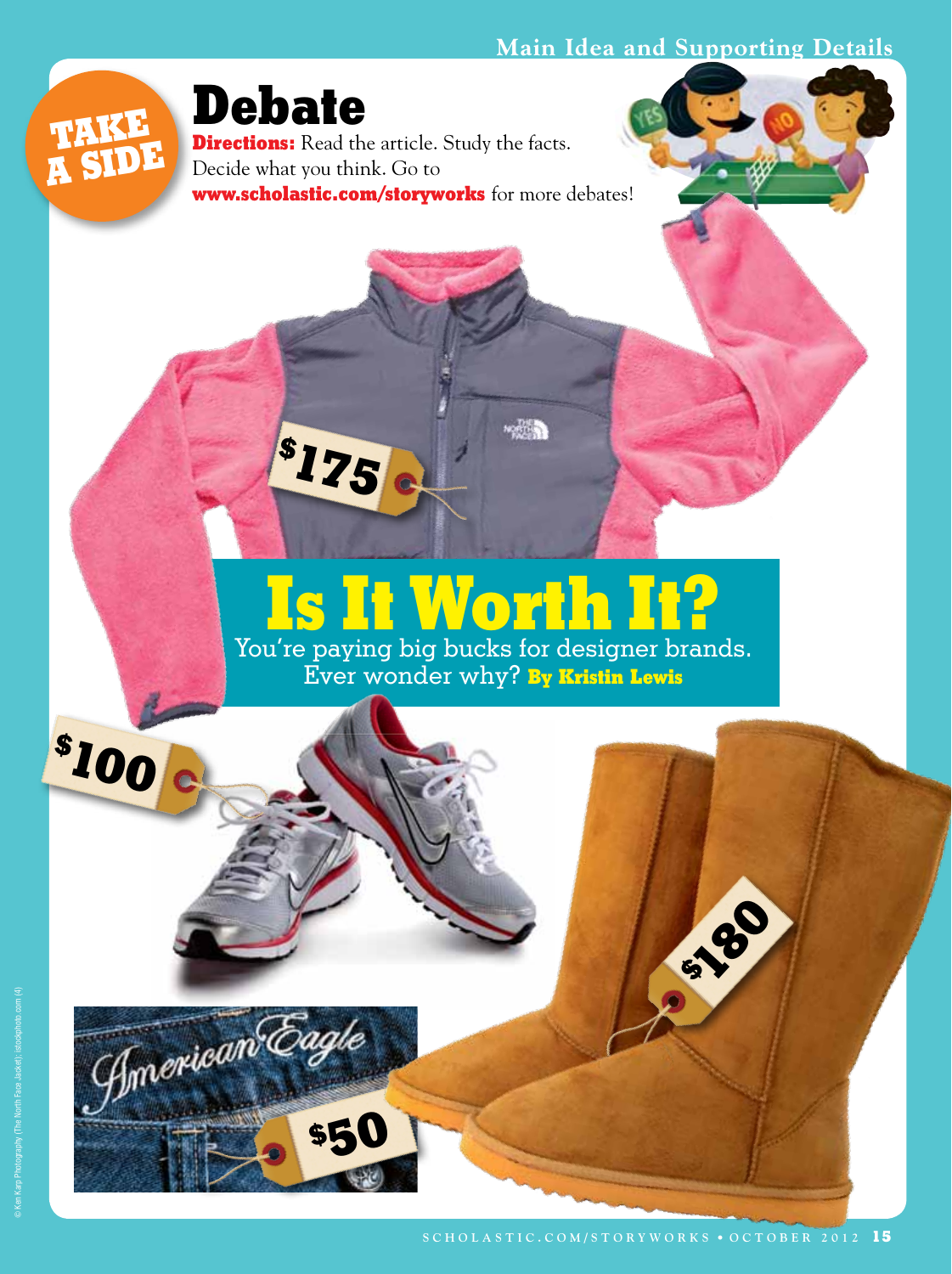$\prod_{\mathrm{So~Max}}$ or Christmas last year, Marie's\* grandma wanted to get her something special. "Anything you want," her grandma said. So Marie asked for her dream gift: a

brand-new pair of UGG boots. ALL her friends had them—literally, every single one.

On Christmas morning, Marie's grandma handed her a big box. Inside was a pair of cozy, brown, fur-lined suede boots. They fit perfectly. The quality was superb. Only one thing was missing: the tiny tag on the heel that said UGG.

Marie thanked her grandma. But she's only worn those boots twice—both times to visit her grandmother.

"I would never wear them in public," she says with a shudder.

Marie's grandmother would be heartbroken to know the truth. But at UGG headquarters, a roomful of executives would be cheering. Through clever marketing and expensive advertising, the makers of UGGs have convinced Marie—and millions of others—that the name UGG has value far beyond what the fuzzy slipper boots should really cost. UGGs, like

North Face jackets, Nike sneakers, Beats headphones, and other brand-name items, are status symbols. People pay double, triple, even 10 times more for brand names than for similar items. Is a \$98 Butter hoodie really better than the \$14 one you can get at Walmart? Maybe the



quality is a bit higher. Maybe the fabric is extra soft. But are brand names really worth the outrageous prices?

## **"I Belong"**

Some pricey brands do, in fact, use higherquality materials that fit better and feel nice on your skin. A Patagonia jacket will likely last longer than the Target variety. Some companies guarantee their products and make returns easy. It's doubtful that Target would take a product back years from now, no questions asked. However, the truth is that **\$ 32**